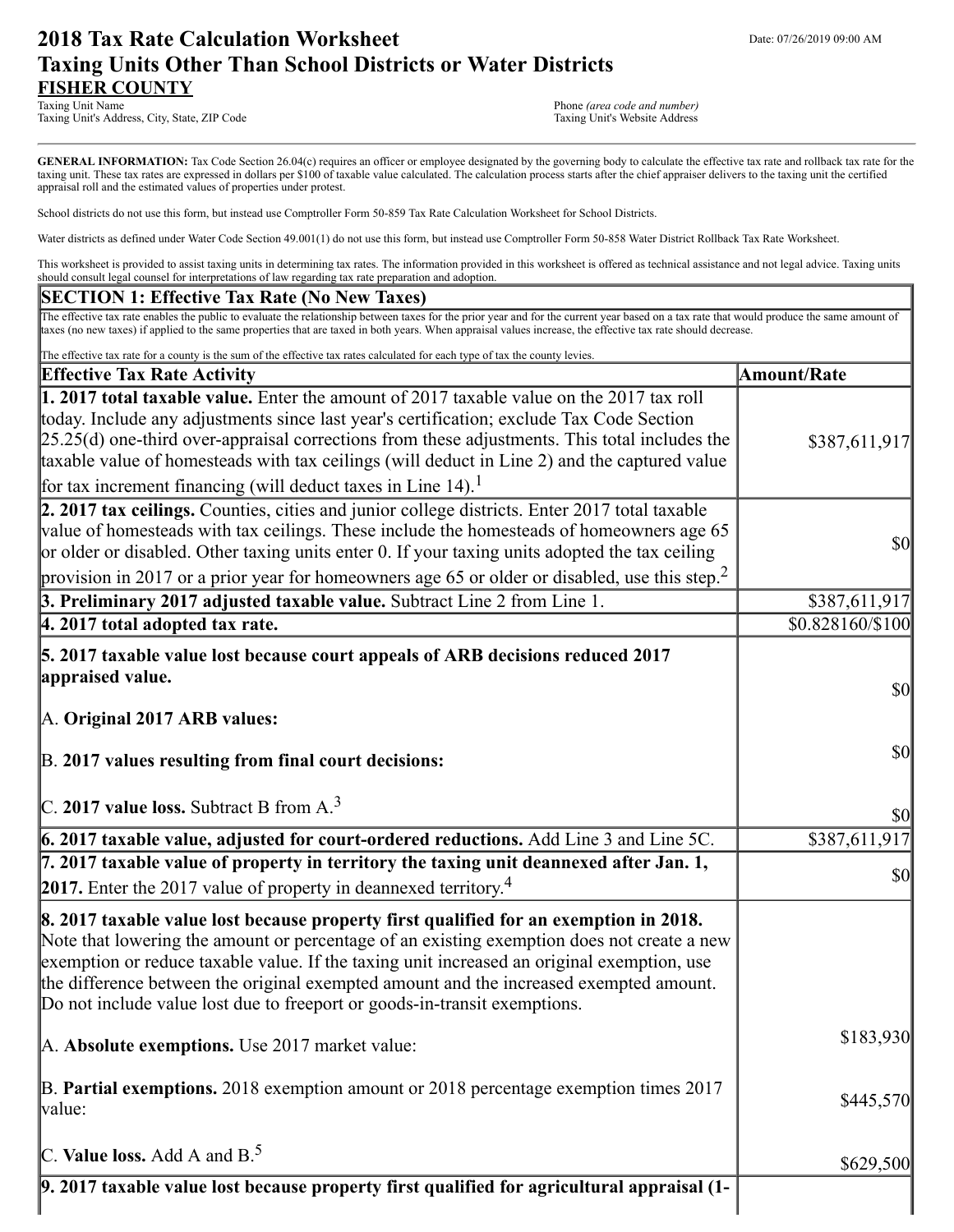| d or 1-d-1), timber appraisal, recreational/scenic appraisal or public access airport<br>special appraisal in 2018. Use only properties that qualified in 2018 for the first time; do<br>not use properties that qualified in 2017.                                                                                                                                                                                      |                                     |
|--------------------------------------------------------------------------------------------------------------------------------------------------------------------------------------------------------------------------------------------------------------------------------------------------------------------------------------------------------------------------------------------------------------------------|-------------------------------------|
| A. 2017 market value:                                                                                                                                                                                                                                                                                                                                                                                                    | \$0                                 |
| B. 2018 productivity or special appraised value:                                                                                                                                                                                                                                                                                                                                                                         | $\vert \mathbf{S} \mathbf{0} \vert$ |
| C. Value loss. Subtract B from $A6$                                                                                                                                                                                                                                                                                                                                                                                      | $ 10\rangle$                        |
| <b>10. Total adjustments for lost value.</b> Add lines 7, 8C and 9C.                                                                                                                                                                                                                                                                                                                                                     | \$629,500                           |
| 11. 2017 adjusted taxable value. Subtract Line 10 from Line 6.                                                                                                                                                                                                                                                                                                                                                           | \$386,982,417                       |
| <b>12. Adjusted 2017 taxes.</b> Multiply Line 4 by Line 11 and divide by \$100.                                                                                                                                                                                                                                                                                                                                          | \$3,204,833                         |
| 13. Taxes refunded for years preceding tax year 2017. Enter the amount of taxes refunded<br>by the taxing unit for tax years preceding tax year 2017. Types of refunds include court<br>decisions, Tax Code Section 25.25(b) and (c) corrections and Tax Code Section 31.11<br>payment errors. Do not include refunds for tax year 2017. This line applies only to tax years<br>preceding tax year $2017$ . <sup>7</sup> | \$894                               |
| 14. Taxes in tax increment financing (TIF) for tax year 2017. Enter the amount of taxes<br>paid into the tax increment fund for a reinvestment zone as agreed by the taxing unit. If the<br>taxing unit has no $2018$ captured appraised value in Line 16D, enter $0.8$                                                                                                                                                  | \$0                                 |
| 15. Adjusted 2017 taxes with refunds and TIF adjustment. Add Lines 12 and 13, subtract<br>Line $14.9$                                                                                                                                                                                                                                                                                                                    | \$3,205,727                         |
| <b>16. Total 2018 taxable value on the 2018 certified appraisal roll today.</b> This value<br>includes only certified values and includes the total taxable value of homesteads with tax<br>ceilings (will deduct in Line 18). These homesteads include homeowners age 65 or older or<br>disabled. <sup>10</sup>                                                                                                         |                                     |
| A. Certified values:                                                                                                                                                                                                                                                                                                                                                                                                     | \$401,922,310                       |
| B. Counties: Include railroad rolling stock values certified by the Comptroller's office:                                                                                                                                                                                                                                                                                                                                | \$4,397,677                         |
| C. Pollution control and energy storage system exemption: Deduct the value of property<br>exempted for the current tax year for the first time as pollution control or energy storage<br>system property:                                                                                                                                                                                                                | $\vert \mathbf{S} \mathbf{0} \vert$ |
| $\mathbb{D}$ . Tax increment financing: Deduct the 2018 captured appraised value of property taxable<br>by a taxing unit in a tax increment financing zone for which the 2018 taxes will be deposited<br>into the tax increment fund. Do not include any new property value that will be included in<br>Line 21 below. $11$                                                                                              | $\vert \mathbf{S} \mathbf{O} \vert$ |
| <b>E. Total 2018 value.</b> Add A and B, then subtract C and D.                                                                                                                                                                                                                                                                                                                                                          | \$406,319,987                       |
| $\vert$ 17. Total value of properties under protest or not included on certified appraisal roll. <sup>12</sup>                                                                                                                                                                                                                                                                                                           |                                     |
| A. 2018 taxable value of properties under protest. The chief appraiser certifies a list of<br>properties still under ARB protest. The list shows the appraisal district's value and the<br>taxpayer's claimed value, if any, or an estimate of the value if the taxpayer wins. For each of<br>the properties under protest, use the lowest of these values. Enter the total value. <sup>13</sup>                         | \$281,260                           |
| B. 2018 value of properties not under protest or included on certified appraisal roll.<br>The chief appraiser gives taxing units a list of those taxable properties that the chief<br>appraiser knows about, but are not included in the appraisal roll certification. These                                                                                                                                             | $\vert \mathbf{S} \mathbf{O} \vert$ |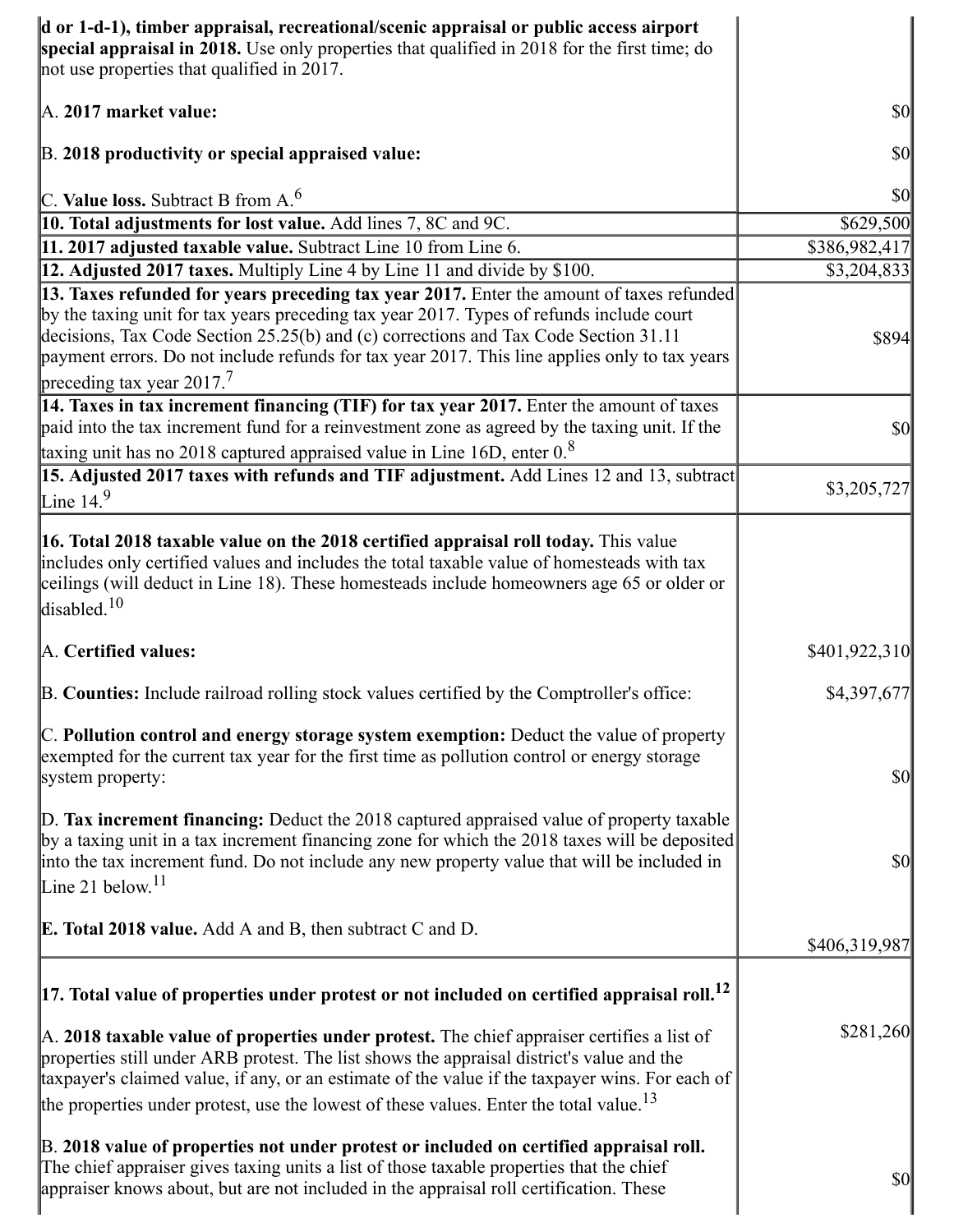| properties also are not on the list of properties that are still under protest. On this list of<br>properties, the chief appraiser includes the market value, appraised value and exemptions for<br>the preceding year and a reasonable estimate of the market value, appraised value and<br>exemptions for the current year. Use the lower market, appraised or taxable value (as<br>appropriate). Enter the total value. $^{14}$                                                                                                                                                                                                          |                  |
|---------------------------------------------------------------------------------------------------------------------------------------------------------------------------------------------------------------------------------------------------------------------------------------------------------------------------------------------------------------------------------------------------------------------------------------------------------------------------------------------------------------------------------------------------------------------------------------------------------------------------------------------|------------------|
| C. Total value under protest or not certified: Add A and B.                                                                                                                                                                                                                                                                                                                                                                                                                                                                                                                                                                                 |                  |
|                                                                                                                                                                                                                                                                                                                                                                                                                                                                                                                                                                                                                                             |                  |
|                                                                                                                                                                                                                                                                                                                                                                                                                                                                                                                                                                                                                                             | \$281,260        |
| 18. 2018 tax ceilings. Counties, cities and junior colleges enter 2018 total taxable value of<br>homesteads with tax ceilings. These include the homesteads of homeowners age 65 or older<br>or disabled. Other taxing units enter 0. If your taxing units adopted the tax ceiling provision                                                                                                                                                                                                                                                                                                                                                | <b>\$0</b>       |
| $\parallel$ in 2017 or a prior year for homeowners age 65 or older or disabled, use this step. <sup>15</sup>                                                                                                                                                                                                                                                                                                                                                                                                                                                                                                                                |                  |
| 19. 2018 total taxable value. Add Lines 16E and 17C. Subtract Line 18.                                                                                                                                                                                                                                                                                                                                                                                                                                                                                                                                                                      | \$406,601,247    |
| 20. Total 2018 taxable value of properties in territory annexed after Jan. 1, 2017.<br>Include both real and personal property. Enter the 2018 value of property in territory<br>$\lvert$ annexed. <sup>16</sup>                                                                                                                                                                                                                                                                                                                                                                                                                            | <b>\$0</b>       |
| 21. Total 2018 taxable value of new improvements and new personal property located<br>in new improvements. New means the item was not on the appraisal roll in 2017. An<br>improvement is a building, structure, fixture or fence erected on or affixed to land. New<br>additions to existing improvements may be included if the appraised value can be<br>determined. New personal property in a new improvement must have been brought into the<br>taxing unit after Jan. 1, 2017, and be located in a new improvement. New improvements $do$<br>include property on which a tax abatement agreement has expired for 2018. <sup>17</sup> | \$331,760        |
| 22. Total adjustments to the 2018 taxable value. Add Lines $20$ and $21$ .                                                                                                                                                                                                                                                                                                                                                                                                                                                                                                                                                                  | \$331,760        |
| 23. 2018 adjusted taxable value. Subtract Line 22 from Line 19.                                                                                                                                                                                                                                                                                                                                                                                                                                                                                                                                                                             | \$406,269,487    |
| 24. 2018 effective tax rate. Divide Line 15 by Line 23 and multiply by \$100. <sup>18</sup>                                                                                                                                                                                                                                                                                                                                                                                                                                                                                                                                                 | \$0.789064/\$100 |
| 25. COUNTIES ONLY. Add together the effective tax rates for each type of tax the county<br>levies. The total is the 2018 county effective tax rate. <sup>19</sup>                                                                                                                                                                                                                                                                                                                                                                                                                                                                           | \$0.815648/\$100 |

| <sup>1</sup> Tex. Tax Code Section $26.012(14)$ | $^{9}$ Tex. Tax Code Section 26.012(13)              |
|-------------------------------------------------|------------------------------------------------------|
| $2$ Tex. Tax Code Section 26.012(14)            | $10$ Tex. Tax Code Section 26.012                    |
| $3$ Tex. Tax Code Section 26.012(13)            | <sup>11</sup> Tex. Tax Code Section $26.03(c)$       |
| $4$ Tex. Tax Code Section 26.012(15)            | <sup>12</sup> Tex. Tax Code Section 26.01(c) and (d) |
| $5$ Tex. Tax Code Section 26.012(15)            | <sup>13</sup> Tex. Tax Code Section $26.01(c)$       |
| ${}^{6}$ Tex. Tax Code Section 26.012(15)       | <sup>14</sup> Tex. Tax Code Section $26.01(d)$       |
| $7$ Tex. Tax Code Section 26.012(13)            | <sup>15</sup> Tex. Tax Code Section $26.012(6)$      |
| ${}^{8}$ Tex. Tax Code Section 26.03(c)         | <sup>16</sup> Tex. Tax Code Section $26.012(17)$     |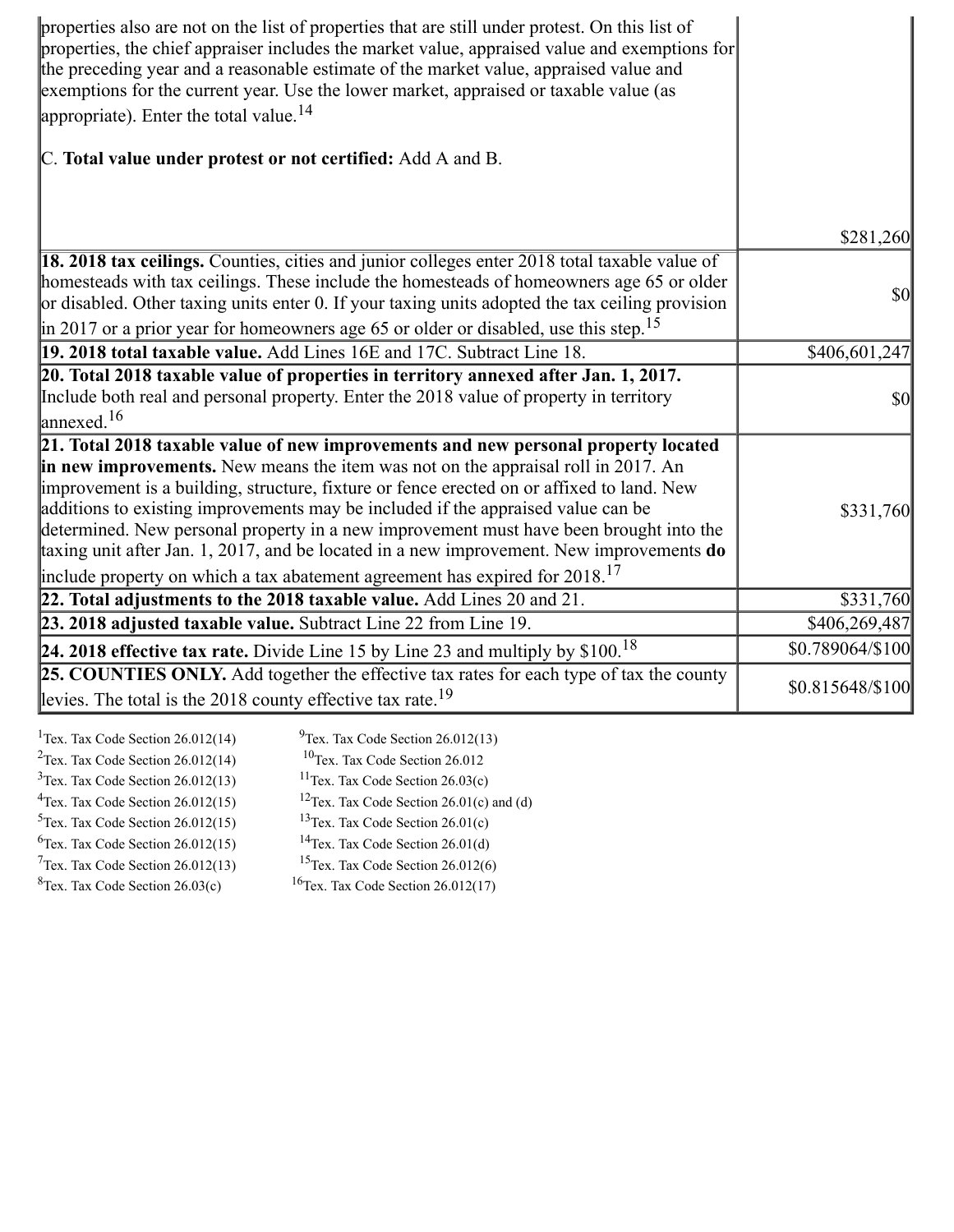# **SECTION 2: Rollback Tax Rate**

The rollback tax rate is split into two separate rates:

- 1. **Maintenance and Operations (M&O):** The M&O portion is the tax rate that is needed to raise the same amount of taxes that the taxing unit levied in the prior year plus eight percent. This rate accounts for such things as salaries, utilities and day-to-day operations.
- 2. **Debt:** The debt tax rate includes the debt service necessary to pay the taxing unit's debt payments in the coming year. This rate accounts for principal and interest on bonds and other debt secured by property tax revenue.

The rollback tax rate for a county is the sum of the rollback tax rates calculated for each type of tax the county levies. In most cases the rollback tax rate exceeds the effective tax rate, but occasionally decreases in a taxing unit's debt service will cause the effective tax rate to be higher than the rollback tax rate.

| a cocasionary decreases in a taxing anno decretor vire win cause the cricerive tax rate to be ingiler than the ronouen tax rate<br><b>Rollback Tax Rate Activity</b>                                                                                                                                                                                                                                                                                                                                                                                                                                                                                                    | <b>Amount/Rate</b>                  |
|-------------------------------------------------------------------------------------------------------------------------------------------------------------------------------------------------------------------------------------------------------------------------------------------------------------------------------------------------------------------------------------------------------------------------------------------------------------------------------------------------------------------------------------------------------------------------------------------------------------------------------------------------------------------------|-------------------------------------|
| 26. 2017 maintenance and operations (M&O) tax rate.                                                                                                                                                                                                                                                                                                                                                                                                                                                                                                                                                                                                                     | \$0.708758/\$100                    |
| $[27. 2017$ adjusted taxable value. Enter the amount from Line 11.                                                                                                                                                                                                                                                                                                                                                                                                                                                                                                                                                                                                      | \$386,982,417                       |
| 28. 2017 M&O taxes.                                                                                                                                                                                                                                                                                                                                                                                                                                                                                                                                                                                                                                                     |                                     |
| $\vert$ A. Multiply Line 26 by Line 27 and divide by \$100.                                                                                                                                                                                                                                                                                                                                                                                                                                                                                                                                                                                                             | \$2,742,768                         |
| B. Cities, counties and hospital districts with additional sales tax: Amount of additional<br>sales tax collected and spent on M&O expenses in 2017. Enter amount from full year's sales<br>tax revenue spent for M&O in 2017 fiscal year, if any. Other taxing units enter 0. Counties<br>exclude any amount that was spent for economic development grants from the amount of<br>sales tax spent.                                                                                                                                                                                                                                                                     | <b>\$0</b>                          |
| C. Counties: Enter the amount for the state criminal justice mandate. If second or later year,<br>the amount is for increased cost above last year's amount. Other taxing units enter 0.                                                                                                                                                                                                                                                                                                                                                                                                                                                                                | <b>\$0</b>                          |
| D. Transferring function: If discontinuing all of a department, function or activity and<br>transferring it to another taxing unit by written contract, enter the amount spent by the taxing<br>unit discontinuing the function in the 12 months preceding the month of this calculation. If<br>the taxing unit did not operate this function for this 12-month period, use the amount spent<br>in the last full fiscal year in which the taxing unit operated the function. The taxing unit<br>discontinuing the function will subtract this amount in H below. The taxing unit receiving<br>the function will add this amount in H below. Other taxing units enter 0. | $\frac{1}{2}$                       |
| E. Taxes refunded for years preceding tax year 2017: Enter the amount of M&O taxes<br>refunded in the preceding year for taxes before that year. Types of refunds include court<br>decisions, Tax Code Section 25.25(b) and (c) corrections and Section 31.11 payment errors.<br>Do not include refunds for tax year 2017. This line applies only to tax years preceding tax<br>$\gamma$ year 2017.                                                                                                                                                                                                                                                                     | $ 10\rangle$                        |
| F. Enhanced indigent health care expenditures: Enter the increased amount for the current<br>year's enhanced indigent health care expenditures above the preceding tax year's enhanced<br>indigent health care expenditures, less any state assistance.                                                                                                                                                                                                                                                                                                                                                                                                                 | $\vert \mathbf{S} \mathbf{0} \vert$ |
| G. Taxes in TIF: Enter the amount of taxes paid into the tax increment fund for a<br>reinvestment zone as agreed by the taxing unit. If the taxing unit has no 2018 captured<br>appraised value in Line $16D$ , enter 0.                                                                                                                                                                                                                                                                                                                                                                                                                                                | <b>\$0</b>                          |
| $H.$ Adjusted M&O Taxes. Add A, B, C, E and F. For taxing unit with D, subtract if<br>discontinuing function and add if receiving function. Subtract G.                                                                                                                                                                                                                                                                                                                                                                                                                                                                                                                 | \$2,742,768                         |
| 29. 2018 adjusted taxable value. Enter Line 23 from the Effective Tax Rate Worksheet.                                                                                                                                                                                                                                                                                                                                                                                                                                                                                                                                                                                   | \$406,269,487                       |
| 30. 2018 effective maintenance and operations rate. Divide Line 28H by Line 29 and<br>multiply by \$100.                                                                                                                                                                                                                                                                                                                                                                                                                                                                                                                                                                | $$0.675111 \times 100$              |
| 31. 2018 rollback maintenance and operation rate. Multiply Line 30 by 1.08.                                                                                                                                                                                                                                                                                                                                                                                                                                                                                                                                                                                             | \$0.729119/\$100                    |
| 32. Total 2018 debt to be paid with property taxes and additional sales tax revenue.<br>Debt means the interest and principal that will be paid on debts that:<br>$(1)$ are paid by property taxes,<br>$(2)$ are secured by property taxes,                                                                                                                                                                                                                                                                                                                                                                                                                             |                                     |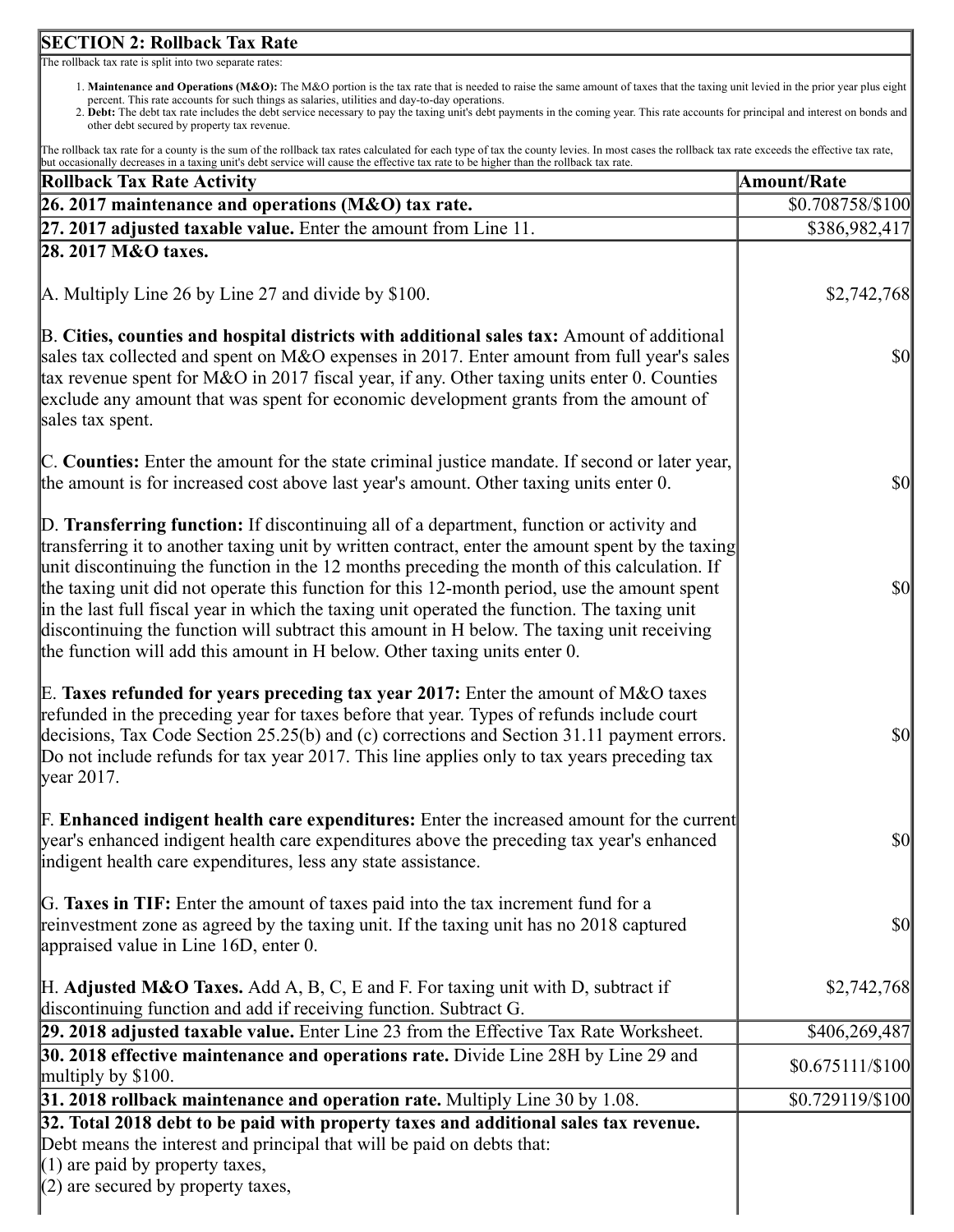| $\langle 3 \rangle$ are scheduled for payment over a period longer than one year and<br>$\parallel$ (4) are not classified in the taxing unit's budget as M&O expenses                                                                                                                                                   |                  |
|--------------------------------------------------------------------------------------------------------------------------------------------------------------------------------------------------------------------------------------------------------------------------------------------------------------------------|------------------|
| A. Debt also includes contractual payments to other taxing units that have incurred debts on<br>behalf of this taxing unit, if those debts meet the four conditions above. Include only<br>amounts that will be paid from property tax revenue. Do not include appraisal district budget<br>payments. Enter debt amount. | \$461,769        |
| B. Subtract <b>unencumbered fund amount</b> used to reduce total debt.                                                                                                                                                                                                                                                   | <b>\$0</b>       |
| C. Subtract amount paid from other resources.                                                                                                                                                                                                                                                                            |                  |
| D. Adjusted debt. Subtract B and C from A.                                                                                                                                                                                                                                                                               |                  |
|                                                                                                                                                                                                                                                                                                                          | $\frac{1}{2}$    |
|                                                                                                                                                                                                                                                                                                                          | \$461,769        |
| 33. Certified 2017 excess debt collections. Enter the amount certified by the collector.                                                                                                                                                                                                                                 | <b>\$0</b>       |
| 34. Adjusted 2018 debt. Subtract Line 33 from Line 32D.                                                                                                                                                                                                                                                                  | \$461,769        |
| 35. Certified 2018 anticipated collection rate. Enter the rate certified by the collector. If<br>the rate is 100 percent or greater, enter 100 percent.                                                                                                                                                                  | 100.00%          |
| 36. 2018 debt adjusted for collections. Divide Line 34 by Line 35                                                                                                                                                                                                                                                        | \$461,769        |
| 37. 2018 total taxable value. Enter the amount on Line 19.                                                                                                                                                                                                                                                               | \$406,601,247    |
| <b>38. 2018 debt tax rate.</b> Divide Line 36 by Line 37 and multiply by \$100.                                                                                                                                                                                                                                          | \$0.113568/\$100 |
| <b>39. 2018 rollback tax rate.</b> Add Lines 31 and 38.                                                                                                                                                                                                                                                                  | \$0.842687/\$100 |
| 40. COUNTIES ONLY. Add together the rollback tax rates for each type of tax the county<br>levies. The total is the 2018 county rollback tax rate.                                                                                                                                                                        | \$0.894380/\$100 |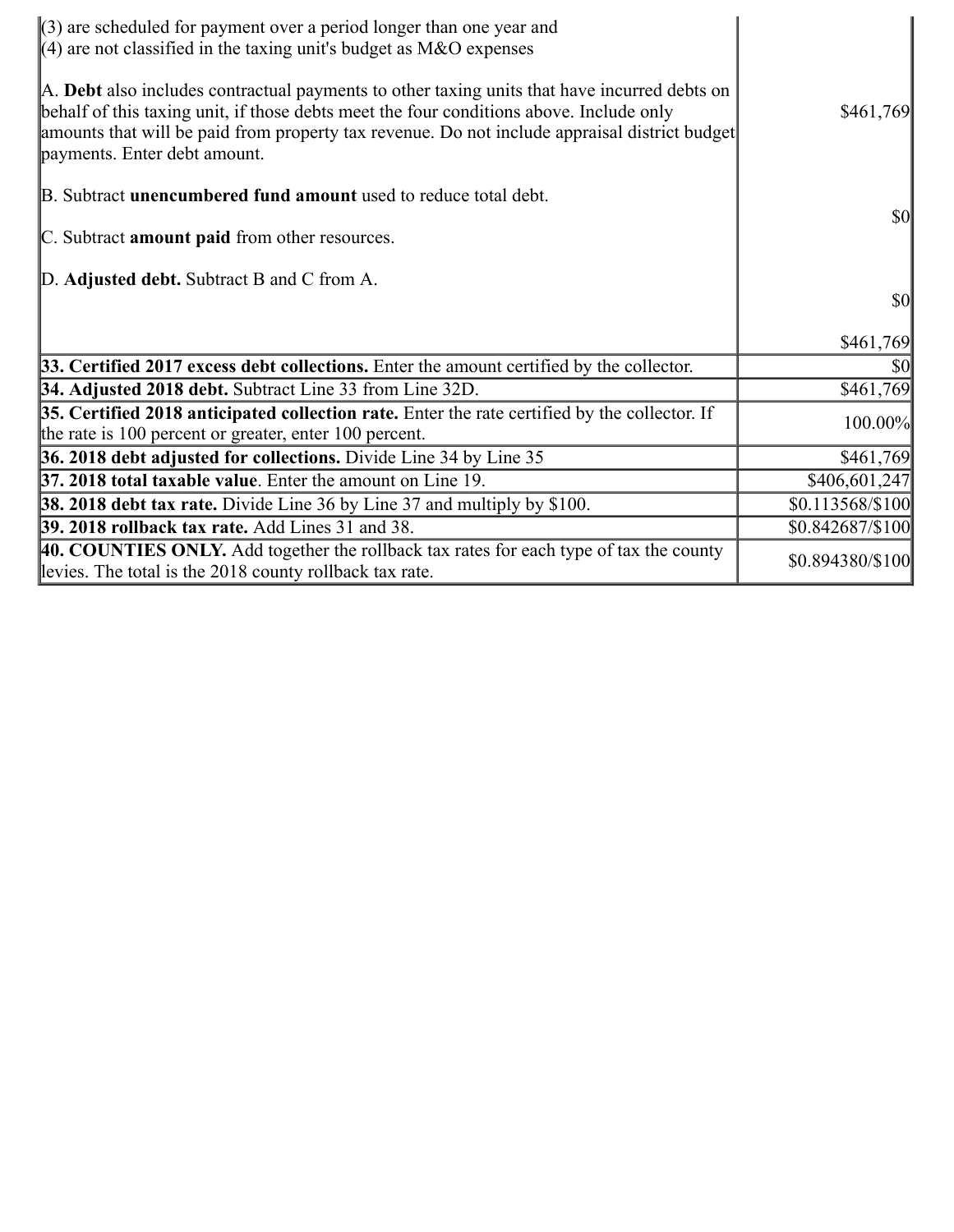# **2018 Tax Rate Calculation Worksheet** Department Date: 07/26/2019 09:00 AM **Taxing Units Other Than School Districts or Water Districts FISHER COUNTY**<br>Taxing Unit Name

Phone (area code and number)

Taxing Unit's Address, City, State, Zip Taxing Unit's Website Address

**\_\_\_\_\_\_\_\_\_\_\_\_\_\_\_\_\_\_\_\_\_\_\_\_\_\_\_\_\_\_\_\_\_\_** \_\_\_\_\_\_\_\_\_\_\_\_\_\_\_\_\_\_\_\_\_\_\_\_\_

GENERAL INFORMATION: Tax Code Section 26.04(c) requires an officer or employee designated by the governing body to calculate the effective tax rate and rollback tax rate for the taxing unit. These tax rates are expressed in dollars per \$100 of taxable value calculated. The calculation process starts after the chief appraiser delivers to the taxing unit the certified appraisal roll and the estimated values of properties under protest.

School districts do not use this form, but instead use Comptroller Form 50-859 Tax Rate Calculation Worksheet for School Districts.

Water districts as defined under Water Code Section 49.001(1) do not use this form, but instead use Comptroller Form 50-858 Water District Rollback Tax Rate Worksheet.

This worksheet is provided to assist taxing units in determining tax rates. The information provided in this worksheet is offered as technical assistance and not legal advice. Taxing units should consult legal counsel for interpretations of law regarding tax rate preparation and adoption.

#### **SECTION 1: Effective Tax Rate (No New Taxes) (Special Road & Bridge Fund)**

The effective tax rate enables the public to evaluate the relationship between taxes for the prior year and for the current year based on a tax rate that would produce the same amount of taxes (no new taxes) if applied to the same properties that are taxed in both years. When appraisal values increase, the effective tax rate should decrease.

| The effective tax rate for a county is the sum of the effective tax rates calculated for each type of tax the county levies.                                                                                                                                                                                                                                                                                                                                    |                    |
|-----------------------------------------------------------------------------------------------------------------------------------------------------------------------------------------------------------------------------------------------------------------------------------------------------------------------------------------------------------------------------------------------------------------------------------------------------------------|--------------------|
| <b>Effective Tax Rate Activity</b>                                                                                                                                                                                                                                                                                                                                                                                                                              | <b>Amount/Rate</b> |
| 1. 2017 total taxable value. Enter the amount of 2017 taxable value on the 2017 tax roll<br>today. Include any adjustments since last year's certification; exclude Tax Code Section<br>$[25.25(d)$ one-third over-appraisal corrections from these adjustments. This total includes the<br>taxable value of homesteads with tax ceilings (will deduct in Line 2) and the captured value<br>for tax increment financing (will deduct taxes in Line 14). $^{20}$ | \$387,611,917      |
| 2. 2017 tax ceilings. Counties, cities and junior college districts. Enter 2017 total taxable<br>value of homesteads with tax ceilings. These include the homesteads of homeowners age 65<br>or older or disabled. Other taxing units enter 0. If your taxing units adopted the tax ceiling<br>provision in 2017 or a prior year for homeowners age 65 or older or disabled, use this step. <sup>2</sup>                                                        | \$0                |
| 3. Preliminary 2017 adjusted taxable value. Subtract Line 2 from Line 1.                                                                                                                                                                                                                                                                                                                                                                                        | \$387,611,917      |
| $ 4.2017$ total adopted tax rate.                                                                                                                                                                                                                                                                                                                                                                                                                               | \$0.027910/\$100   |
| 5. 2017 taxable value lost because court appeals of ARB decisions reduced 2017<br>appraised value.<br>A. Original 2017 ARB Values:<br>B. 2017 values resulting from final court decisions:                                                                                                                                                                                                                                                                      | \$0<br>\$0         |
| $C. 2017$ value loss. Subtract B from A. <sup>3</sup>                                                                                                                                                                                                                                                                                                                                                                                                           | \$0                |
| $6.2017$ taxable value, adjusted for court-ordered reductions. Add Line $3$ and Line 5C.                                                                                                                                                                                                                                                                                                                                                                        | \$387,611,917      |
| 7. 2017 taxable value of property in territory the taxing unit deannexed after Jan. 1,<br>2017. Enter the 2017 value of property in deannexed territory. <sup>4</sup>                                                                                                                                                                                                                                                                                           | \$0                |
| 8. 2017 taxable value lost because property first qualified for an exemption in 2018.<br>Note that lowering the amount or percentage of an existing exemption does not create a new<br>exemption or reduce taxable value. If the taxing unit increased an original exemption, use<br>the difference between the original exempted amount and the increased exempted amount.<br>Do not include value lost due to freeport or goods-in-transit exemptions.        |                    |
| A. Absolute exemptions. Use 2017 market value:                                                                                                                                                                                                                                                                                                                                                                                                                  | \$183,930          |
| B. Partial exemptions. 2018 exemption amount or 2018 percentage exemption times $2017$<br>value:                                                                                                                                                                                                                                                                                                                                                                | \$445,570          |
| C. Value loss. Add A and $B^5$                                                                                                                                                                                                                                                                                                                                                                                                                                  | \$629,500          |
| 9. 2017 taxable value lost because property first qualified for agricultural appraisal (1-                                                                                                                                                                                                                                                                                                                                                                      |                    |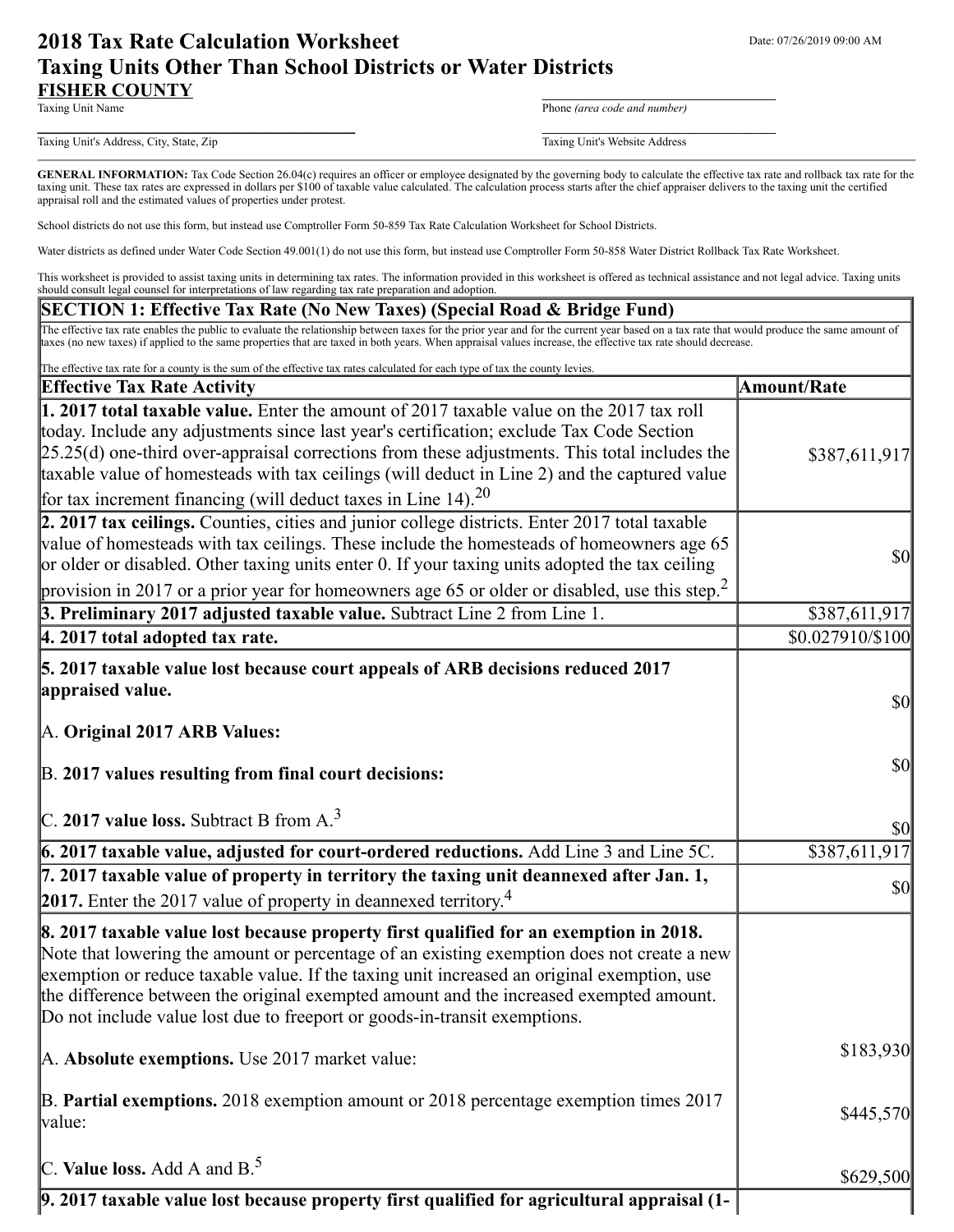| d or 1-d-1), timber appraisal, recreational/scenic appraisal or public access airport<br>special appraisal in 2018. Use only properties that qualified in 2018 for the first time; do<br>not use properties that qualified in 2017.                                                                                                                                                                         |                                     |
|-------------------------------------------------------------------------------------------------------------------------------------------------------------------------------------------------------------------------------------------------------------------------------------------------------------------------------------------------------------------------------------------------------------|-------------------------------------|
| A. 2017 market value:                                                                                                                                                                                                                                                                                                                                                                                       | <b>\$0</b>                          |
| B. 2018 productivity or special appraised value:                                                                                                                                                                                                                                                                                                                                                            | <b>\$0</b>                          |
| C. Value loss. Subtract B from $A6$                                                                                                                                                                                                                                                                                                                                                                         | <b>\$0</b>                          |
| 10. Total adjustments for lost value. Add lines 7, 8C and 9C.                                                                                                                                                                                                                                                                                                                                               | \$629,500                           |
| 11. 2017 adjusted taxable value. Subtract Line 10 from Line 6.                                                                                                                                                                                                                                                                                                                                              | \$386,982,417                       |
| 12. Adjusted 2017 taxes. Multiply Line 4 by Line 11 and divide by \$100.                                                                                                                                                                                                                                                                                                                                    | \$108,006                           |
| 13. Taxes refunded for years preceding tax year 2017. Enter the amount of taxes refunded<br>by the taxing unit for tax years preceding tax year 2017. Types of refunds include court<br>decisions, Tax Code Section 25.25(b) and (c) corrections and Tax Code Section 31.11<br>payment errors. Do not include refunds for tax year 2017. This line applies only to tax years<br>preceding tax year 2017.    | <b>\$0</b>                          |
| 14. Taxes in tax increment financing (TIF) for tax year 2017. Enter the amount of taxes<br>paid into the tax increment fund for a reinvestment zone as agreed by the taxing unit. If the<br>taxing unit has no 2018 captured appraised value in Line 16D, enter $0.8$                                                                                                                                       | $\vert \mathbf{S} \mathbf{O} \vert$ |
| 15. Adjusted 2017 taxes with refunds and TIF adjustment. Add Lines 12 and 13, subtract<br>Line $14.9$                                                                                                                                                                                                                                                                                                       | \$108,006                           |
| <b>16. Total 2018 taxable value on the 2018 certified appraisal roll today.</b> This value<br>includes only certified values and includes the total taxable value of homesteads with tax<br>ceilings (will deduct in Line 18). These homesteads include homeowners age 65 or older or<br>disabled. <sup>10</sup>                                                                                            |                                     |
| A. Certified values:                                                                                                                                                                                                                                                                                                                                                                                        | \$401,922,310                       |
| B. Counties: Include railroad rolling stock values certified by the Comptroller's office:                                                                                                                                                                                                                                                                                                                   | \$4,397,677                         |
| C. Pollution control and energy storage system exemption: Deduct the value of property<br>exempted for the current tax year for the first time as pollution control or energy storage<br>system property:                                                                                                                                                                                                   | <b>\$0</b>                          |
| D. Tax increment financing: Deduct the 2018 captured appraised value of property taxable<br>by a taxing unit in a tax increment financing zone for which the 2018 taxes will be deposited<br>into the tax increment fund. Do not include any new property value that will be included in<br>Line 21 below. $11$                                                                                             | <b>\$0</b>                          |
| E. Total 2018 value. Add A and B, then subtract C and D.                                                                                                                                                                                                                                                                                                                                                    | \$406,319,987                       |
| $\vert$ 17. Total value of properties under protest or not included on certified appraisal roll. <sup>12</sup>                                                                                                                                                                                                                                                                                              |                                     |
| $\mathbb A$ . 2018 taxable value of properties under protest. The chief appraiser certifies a list of<br>properties still under ARB protest. The list shows the appraisal district's value and the<br>taxpayer's claimed value, if any, or an estimate of the value if the taxpayer wins. For each of<br>the properties under protest, use the lowest of these values. Enter the total value. <sup>13</sup> | \$281,260                           |
| B. 2018 value of properties not under protest or included on certified appraisal roll.<br>The chief appraiser gives taxing units a list of those taxable properties that the chief<br>appraiser knows about, but are not included in the appraisal roll certification. These                                                                                                                                | $\vert \mathbf{S} \mathbf{O} \vert$ |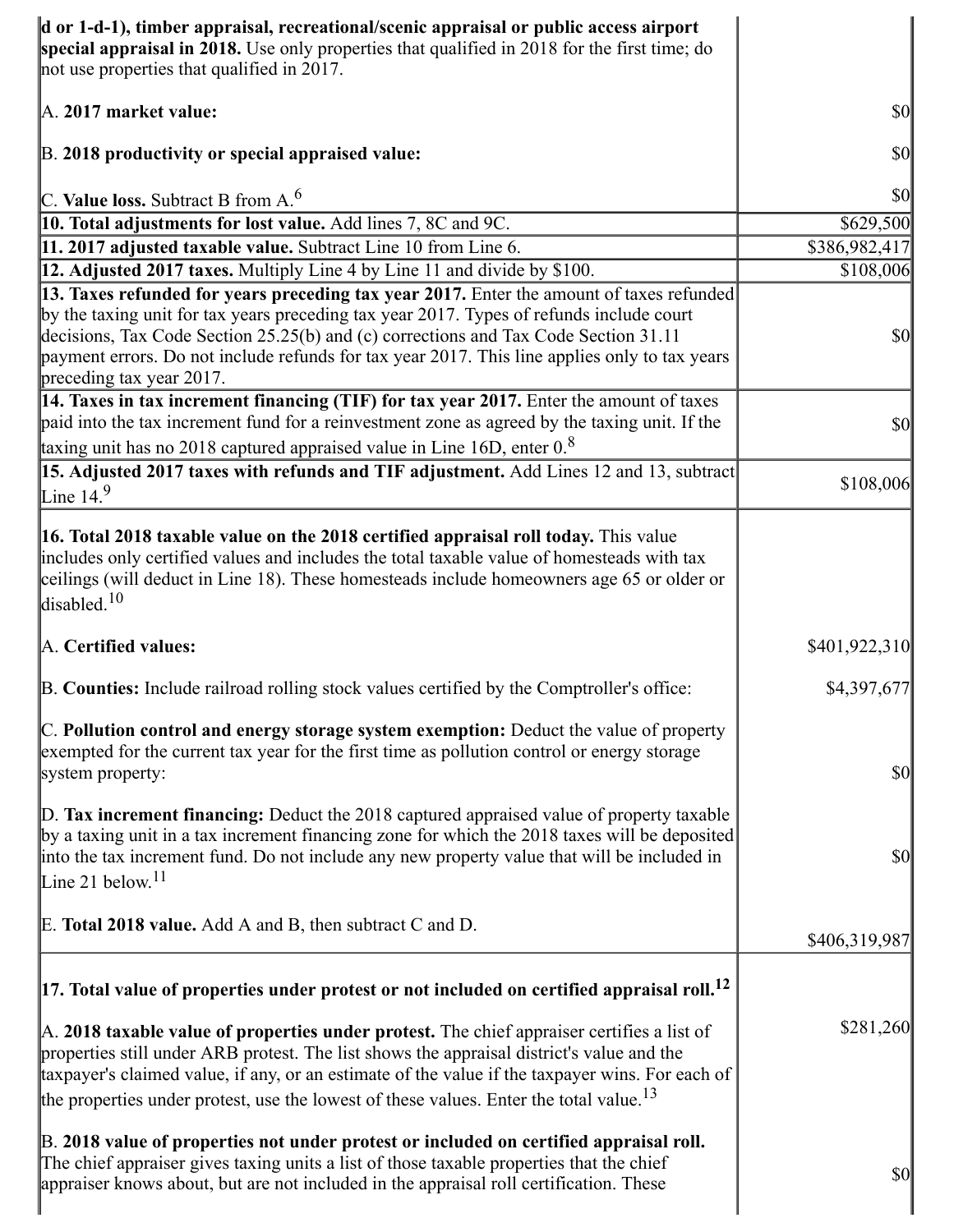| properties also are not on the list of properties that are still under protest. On this list of<br>properties, the chief appraiser includes the market value, appraised value and exemptions for<br>the preceding year and a reasonable estimate of the market value, appraised value and<br>exemptions for the current year. Use the lower market, appraised or taxable value (as<br>appropriate). Enter the total value. $^{14}$                                                                                                                                                                                                          |                  |
|---------------------------------------------------------------------------------------------------------------------------------------------------------------------------------------------------------------------------------------------------------------------------------------------------------------------------------------------------------------------------------------------------------------------------------------------------------------------------------------------------------------------------------------------------------------------------------------------------------------------------------------------|------------------|
| C. Total value under protest or not certified. Add A and B.                                                                                                                                                                                                                                                                                                                                                                                                                                                                                                                                                                                 |                  |
|                                                                                                                                                                                                                                                                                                                                                                                                                                                                                                                                                                                                                                             |                  |
|                                                                                                                                                                                                                                                                                                                                                                                                                                                                                                                                                                                                                                             | \$281,260        |
| 18. 2018 tax ceilings. Counties, cities and junior colleges enter 2018 total taxable value of<br>homesteads with tax ceilings. These include the homesteads of homeowners age 65 or older<br>or disabled. Other taxing units enter 0. If your taxing units adopted the tax ceiling provision                                                                                                                                                                                                                                                                                                                                                | <b>\$0</b>       |
| $\left  \text{in } 2017 \text{ or a prior year for home owners age 65 or older or disabled, use this step.} \right $                                                                                                                                                                                                                                                                                                                                                                                                                                                                                                                        |                  |
| 19. 2018 total taxable value. Add Lines 16E and 17C. Subtract Line 18.                                                                                                                                                                                                                                                                                                                                                                                                                                                                                                                                                                      | \$406,601,247    |
| 20. Total 2018 taxable value of properties in territory annexed after Jan. 1, 2017.<br>Include both real and personal property. Enter the 2018 value of property in territory<br>annexed. <sup>16</sup>                                                                                                                                                                                                                                                                                                                                                                                                                                     | <b>\$0</b>       |
| 21. Total 2018 taxable value of new improvements and new personal property located<br>in new improvements. New means the item was not on the appraisal roll in 2017. An<br>improvement is a building, structure, fixture or fence erected on or affixed to land. New<br>additions to existing improvements may be included if the appraised value can be<br>determined. New personal property in a new improvement must have been brought into the<br>taxing unit after Jan. 1, 2017, and be located in a new improvement. New improvements $do$<br>include property on which a tax abatement agreement has expired for 2018. <sup>17</sup> | \$331,760        |
| 22. Total adjustments to the 2018 taxable value. Add Lines $20$ and $21$ .                                                                                                                                                                                                                                                                                                                                                                                                                                                                                                                                                                  | \$331,760        |
| 23. 2018 adjusted taxable value. Subtract Line 22 from Line 19.                                                                                                                                                                                                                                                                                                                                                                                                                                                                                                                                                                             | \$406,269,487    |
| 24. 2018 effective tax rate. Divide Line 15 by Line 23 and multiply by $$100.18$                                                                                                                                                                                                                                                                                                                                                                                                                                                                                                                                                            | \$0.026584/\$100 |
| 25. COUNTIES ONLY. Add together the effective tax rates for each type of tax the county<br>levies. The total is the 2018 county effective tax rate. <sup>19</sup>                                                                                                                                                                                                                                                                                                                                                                                                                                                                           | \$0.815648/\$100 |

| <sup>1</sup> Tex. Tax Code Section $26.012(14)$ | $^{9}$ Tex. Tax Code Section 26.012(13)              |
|-------------------------------------------------|------------------------------------------------------|
| $2$ Tex. Tax Code Section 26.012(14)            | $10$ Tex. Tax Code Section 26.012                    |
| $3$ Tex. Tax Code Section 26.012(13)            | <sup>11</sup> Tex. Tax Code Section $26.03(c)$       |
| $4$ Tex. Tax Code Section 26.012(15)            | <sup>12</sup> Tex. Tax Code Section 26.01(c) and (d) |
| $5$ Tex. Tax Code Section 26.012(15)            | <sup>13</sup> Tex. Tax Code Section $26.01(c)$       |
| ${}^{6}$ Tex. Tax Code Section 26.012(15)       | <sup>14</sup> Tex. Tax Code Section $26.01(d)$       |
| $7$ Tex. Tax Code Section 26.012(13)            | <sup>15</sup> Tex. Tax Code Section $26.012(6)$      |
| ${}^{8}$ Tex. Tax Code Section 26.03(c)         | <sup>16</sup> Tex. Tax Code Section $26.012(17)$     |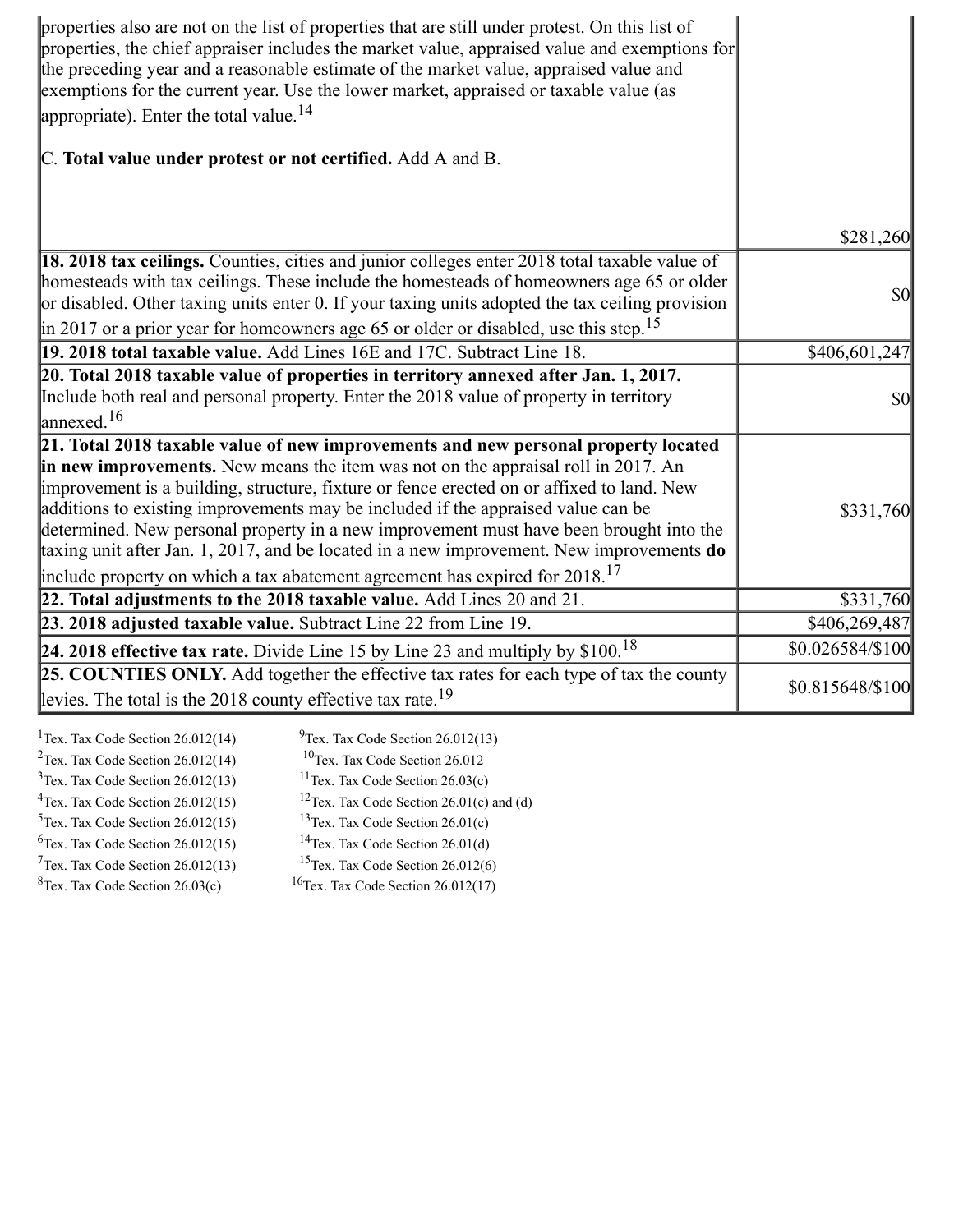### **SECTION 2: Rollback Tax Rate (Special Road & Bridge Fund)** https://actweb.acttax.com/tnt/application/reports/1564149635739.html 9/12 The rollback tax rate is split into two separate rates: 1. **Maintenance and Operations (M&O):** The M&O portion is the tax rate that is needed to raise the same amount of taxes that the taxing unit levied in the prior year plus eight percent. This rate accounts for such things as salaries, utilities and day-to-day operations. 2. **Debt:** The debt tax rate includes the debt service necessary to pay the taxing unit's debt payments in the coming year. This rate accounts for principal and interest on bonds and other debt secured by property tax revenue. The rollback tax rate for a county is the sum of the rollback tax rates calculated for each type of tax the county levies. In most cases the rollback tax rate exceeds the effective tax rate, but occasionally decreases in a taxing unit's debt service will cause the effective tax rate to be higher than the rollback tax rate. **Rollback Tax Rate Activity Amount/Rate 26. 2017 maintenance and operations (M&O) tax rate.** \$0.027910/\$100 **27. 2017 adjusted taxable value.** Enter the amount from Line 11. S386,982,417 **28. 2017 M&O taxes.** A. Multiply Line 26 by Line 27 and divide by \$100. B. **Cities, counties and hospital districts with additional sales tax:** Amount of additional sales tax collected and spent on M&O expenses in 2017. Enter amount from full year's sales tax revenue spent for M&O in 2017 fiscal year, if any. Other taxing units enter 0. Counties exclude any amount that was spent for economic development grants from the amount of sales tax spent. C. **Counties:** Enter the amount for the state criminal justice mandate. If second or later year, the amount is for increased cost above last year's amount. Other taxing units enter 0. D. **Transferring function:** If discontinuing all of a department, function or activity and transferring it to another taxing unit by written contract, enter the amount spent by the taxing unit discontinuing the function in the 12 months preceding the month of this calculation. If the taxing unit did not operate this function for this 12-month period, use the amount spent in the last full fiscal year in which the taxing unit operated the function. The taxing unit discontinuing the function will subtract this amount in H below. The taxing unit receiving the function will add this amount in H below. Other taxing units enter 0. E. **Taxes refunded for years preceding tax year 2017:** Enter the amount of M&O taxes refunded in the preceding year for taxes before that year. Types of refunds include court decisions, Tax Code Section 25.25(b) and (c) corrections and Tax Code Section 31.11 payment errors. Do not include refunds for tax year 2017. This line applies only to tax years preceding tax year 2017. F. **Enhanced indigent health care expenditures:** Enter the increased amount for the current year's enhanced indigent health care expenditures above the preceding tax year's enhanced indigent health care expenditures, less any state assistance. G. **Taxes in TIF:** Enter the amount of taxes paid into the tax increment fund for a reinvestment zone as agreed by the taxing unit. If the taxing unit has no 2018 captured appraised value in Line 16D, enter 0. H. **Adjusted M&O Taxes.** Add A, B, C, E and F. For taxing unit with D, subtract if discontinuing function and add if receiving function. Subtract G. \$108,006 \$0 \$0 \$0 \$0 \$0 \$0 \$108,006 **29. 2018 adjusted taxable value.** Enter Line 23 from the Effective Tax Rate Worksheet. \$406,269,487 **30. 2018 effective maintenance and operations rate.** Divide Line 28H by Line 29 and \$0.026584/\$100 multiply by \$100. **31. 2018 rollback maintenance and operation rate.** Multiply Line 30 by 1.08.  $\qquad \qquad$  \$0.028710/\$100 **32. Total 2018 debt to be paid with property taxes and additional sales tax revenue.** Debt means the interest and principal that will be paid on debts that: (1) are paid by property taxes,  $(2)$  are secured by property taxes,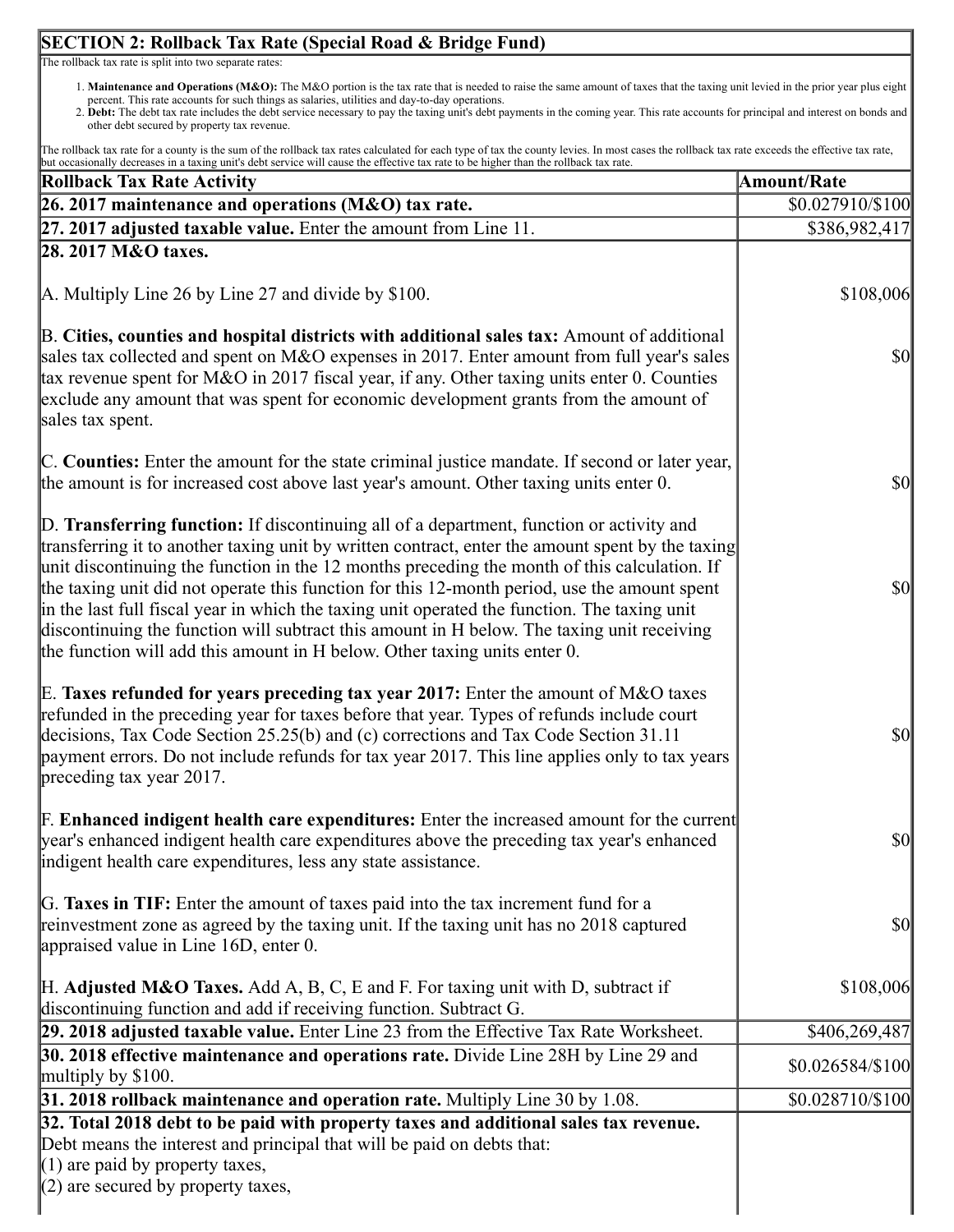| $\langle 3 \rangle$ are scheduled for payment over a period longer than one year and<br>$\parallel$ (4) are not classified in the taxing unit's budget as M&O expenses                                                                                                                                                   |                  |
|--------------------------------------------------------------------------------------------------------------------------------------------------------------------------------------------------------------------------------------------------------------------------------------------------------------------------|------------------|
| A. Debt also includes contractual payments to other taxing units that have incurred debts on<br>behalf of this taxing unit, if those debts meet the four conditions above. Include only<br>amounts that will be paid from property tax revenue. Do not include appraisal district budget<br>payments. Enter debt amount. | \$93,453         |
| B. Subtract <b>unencumbered fund amount</b> used to reduce total debt.                                                                                                                                                                                                                                                   |                  |
| C. Subtract amount paid from other resources.                                                                                                                                                                                                                                                                            | <b>\$0</b>       |
| D. Adjusted debt. Subtract B and C from A.                                                                                                                                                                                                                                                                               |                  |
|                                                                                                                                                                                                                                                                                                                          | $\frac{1}{2}$    |
|                                                                                                                                                                                                                                                                                                                          | \$93,453         |
| 33. Certified 2017 excess debt collections. Enter the amount certified by the collector.                                                                                                                                                                                                                                 | <b>\$0</b>       |
| 34. Adjusted 2018 debt. Subtract Line 33 from Line 32D.                                                                                                                                                                                                                                                                  | \$93,453         |
| 35. Certified 2018 anticipated collection rate. Enter the rate certified by the collector. If<br>the rate is 100 percent or greater, enter 100 percent.                                                                                                                                                                  | 100.00%          |
| 36. 2018 debt adjusted for collections. Divide Line 34 by Line 35                                                                                                                                                                                                                                                        | \$93,453         |
| 37. 2018 total taxable value. Enter the amount on Line 19.                                                                                                                                                                                                                                                               | \$406,601,247    |
| <b>38. 2018 debt tax rate.</b> Divide Line 36 by Line 37 and multiply by \$100.                                                                                                                                                                                                                                          | \$0.022983/\$100 |
| <b>39. 2018 rollback tax rate.</b> Add Lines 31 and 38.                                                                                                                                                                                                                                                                  | \$0.051693/\$100 |
| 40. COUNTIES ONLY. Add together the rollback tax rates for each type of tax the county<br>levies. The total is the 2018 county rollback tax rate.                                                                                                                                                                        | \$0.894380/\$100 |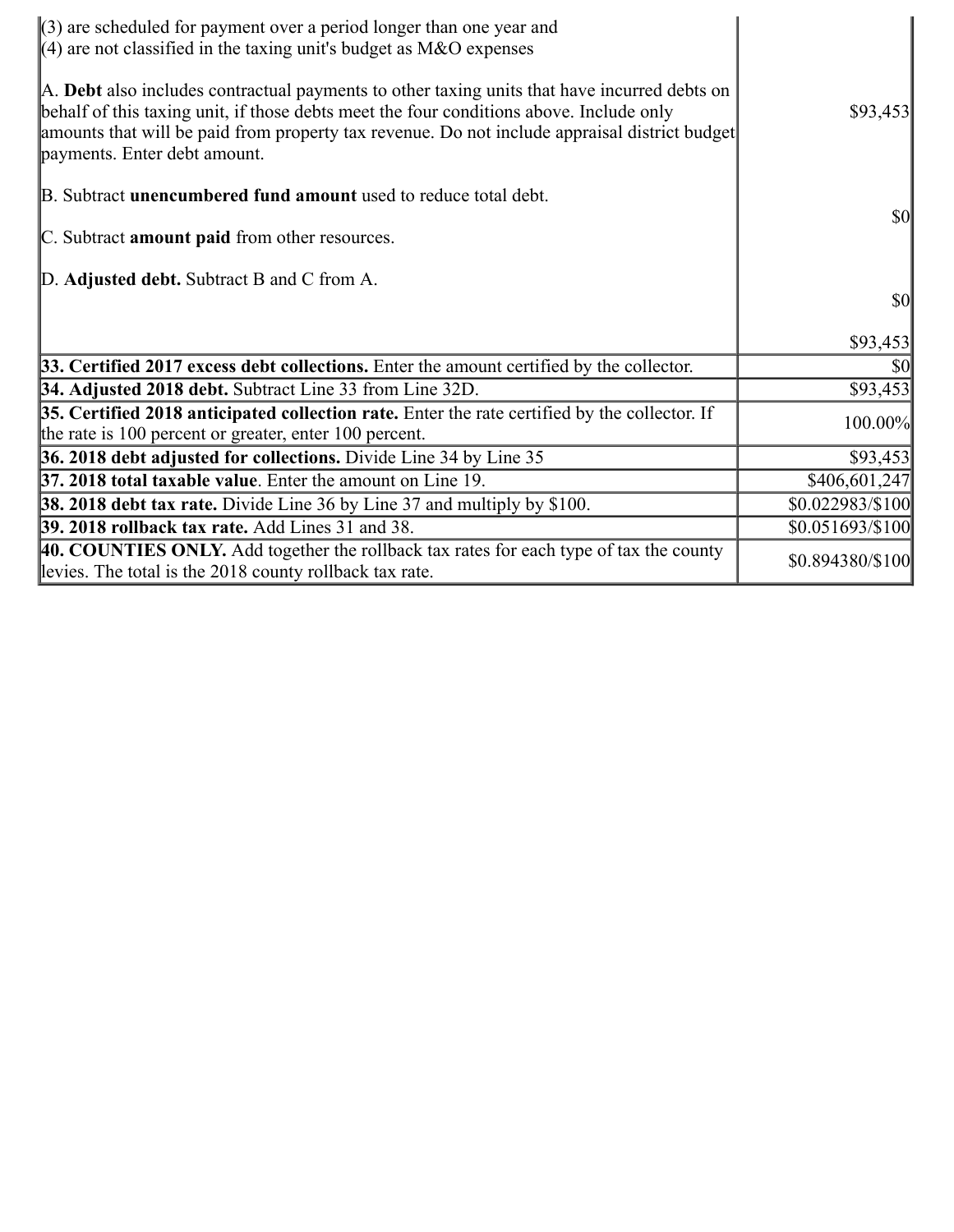| Cities, counties and hospital districts may levy a sales tax specifically to reduce property taxes. Local voters by election must approve imposing or abolishing the additional sales tax. If<br>This section should only be completed by a county, city or hospital district that is required to adjust its effective tax rate and/or rollback tax rate because it adopted the additional sales<br><b>Amount/Rate</b><br><b>Summary</b> webpage. Taxing units that adopted the sales tax before November 2017, skip this<br> - or -<br>Taxing units that adopted the sales tax before November 2017.<br>$ 46.2018$ effective tax rate, adjusted for sales tax. Taxing units that adopted the sales tax in | <b>SECTION 3: Additional Sales Tax to Reduce Property Taxes</b>                                                                                                                                                                                                                                                          |                  |
|------------------------------------------------------------------------------------------------------------------------------------------------------------------------------------------------------------------------------------------------------------------------------------------------------------------------------------------------------------------------------------------------------------------------------------------------------------------------------------------------------------------------------------------------------------------------------------------------------------------------------------------------------------------------------------------------------------|--------------------------------------------------------------------------------------------------------------------------------------------------------------------------------------------------------------------------------------------------------------------------------------------------------------------------|------------------|
|                                                                                                                                                                                                                                                                                                                                                                                                                                                                                                                                                                                                                                                                                                            | approved, the taxing unit must reduce its effective and rollback tax rates to offset the expected sales tax revenue.                                                                                                                                                                                                     |                  |
|                                                                                                                                                                                                                                                                                                                                                                                                                                                                                                                                                                                                                                                                                                            |                                                                                                                                                                                                                                                                                                                          |                  |
|                                                                                                                                                                                                                                                                                                                                                                                                                                                                                                                                                                                                                                                                                                            | <b>Activity</b>                                                                                                                                                                                                                                                                                                          |                  |
|                                                                                                                                                                                                                                                                                                                                                                                                                                                                                                                                                                                                                                                                                                            | 41. Taxable Sales. For taxing units that adopted the sales tax in November 2017 or May                                                                                                                                                                                                                                   |                  |
|                                                                                                                                                                                                                                                                                                                                                                                                                                                                                                                                                                                                                                                                                                            | 2018, enter the Comptroller's estimate of taxable sales for the previous four quarters. $20$<br>Estimates of taxable sales may be obtained through the Comptroller's Allocation Historical<br>lline.                                                                                                                     | $\sqrt{50}$      |
|                                                                                                                                                                                                                                                                                                                                                                                                                                                                                                                                                                                                                                                                                                            | $\vert$ 42. Estimated sales tax revenue. Counties exclude any amount that is or will be spent for                                                                                                                                                                                                                        |                  |
|                                                                                                                                                                                                                                                                                                                                                                                                                                                                                                                                                                                                                                                                                                            | economic development grants from the amount of estimated sales tax revenue. <sup>21</sup> Taxing<br>units that adopted the sales tax in November 2017 or in May 2018.<br>Multiply the amount on Line 41 by the sales tax rate $(.01, .005)$ or $.0025$ , as applicable) and<br>multiply the result by .95. <sup>22</sup> | $\sqrt{50}$      |
|                                                                                                                                                                                                                                                                                                                                                                                                                                                                                                                                                                                                                                                                                                            |                                                                                                                                                                                                                                                                                                                          |                  |
|                                                                                                                                                                                                                                                                                                                                                                                                                                                                                                                                                                                                                                                                                                            | Enter the sales tax revenue for the previous four quarters. Do not multiply by .95.                                                                                                                                                                                                                                      |                  |
|                                                                                                                                                                                                                                                                                                                                                                                                                                                                                                                                                                                                                                                                                                            | 43. 2018 total taxable value. Enter the amount from Line 37 of the Rollback Tax Rate<br>Worksheet.                                                                                                                                                                                                                       | \$406,601,247    |
|                                                                                                                                                                                                                                                                                                                                                                                                                                                                                                                                                                                                                                                                                                            | 44. Sales tax adjustment rate. Divide Line 42 by Line 43 and multiply by \$100.                                                                                                                                                                                                                                          | \$0/\$100        |
|                                                                                                                                                                                                                                                                                                                                                                                                                                                                                                                                                                                                                                                                                                            | <b>45. 2018 effective tax rate, unadjusted for sales tax.</b> <sup>23</sup> Enter the rate from Line 24 or 25,<br>as applicable, on the Effective Tax Rate Worksheet.                                                                                                                                                    | \$0.815648/\$100 |
|                                                                                                                                                                                                                                                                                                                                                                                                                                                                                                                                                                                                                                                                                                            | November 2017 or in May 2018. Subtract Line 44 from Line 45. Skip to Line 47 if you<br>adopted the additional sales tax before November 2017.                                                                                                                                                                            | \$0.815648/\$100 |
|                                                                                                                                                                                                                                                                                                                                                                                                                                                                                                                                                                                                                                                                                                            | 47. 2018 rollback tax rate, unadjusted for sales tax. <sup>24</sup> Enter the rate from Line 39 or 40,<br>as applicable, of the Rollback Tax Rate Worksheet.                                                                                                                                                             | \$0.894380/\$100 |
|                                                                                                                                                                                                                                                                                                                                                                                                                                                                                                                                                                                                                                                                                                            | $\vert$ 48. 2018 rollback tax rate, adjusted for sales tax. Subtract Line 44 from Line 47.                                                                                                                                                                                                                               | \$0.894380/\$100 |

 $\overline{\mathbf{1}}$ 

<sup>17</sup>Tex. Tax Code Section  $26.012(17)$ 

<sup>18</sup>Tex. Tax Code Section  $26.04(c)$ 

<sup>19</sup>Tex. Tax Code Section  $26.04(d)$ 

 $20$ Tex. Tax Code Section 26.041(d)

<sup>21</sup>Tex. Tax Code Section  $26.041(i)$ 

 $22$ Tex. Tax Code Section 26.041(d)

<sup>23</sup>Tex. Tax Code Section  $26.04(c)$ 

<sup>24</sup>Tex. Tax Code Section  $26.04(c)$